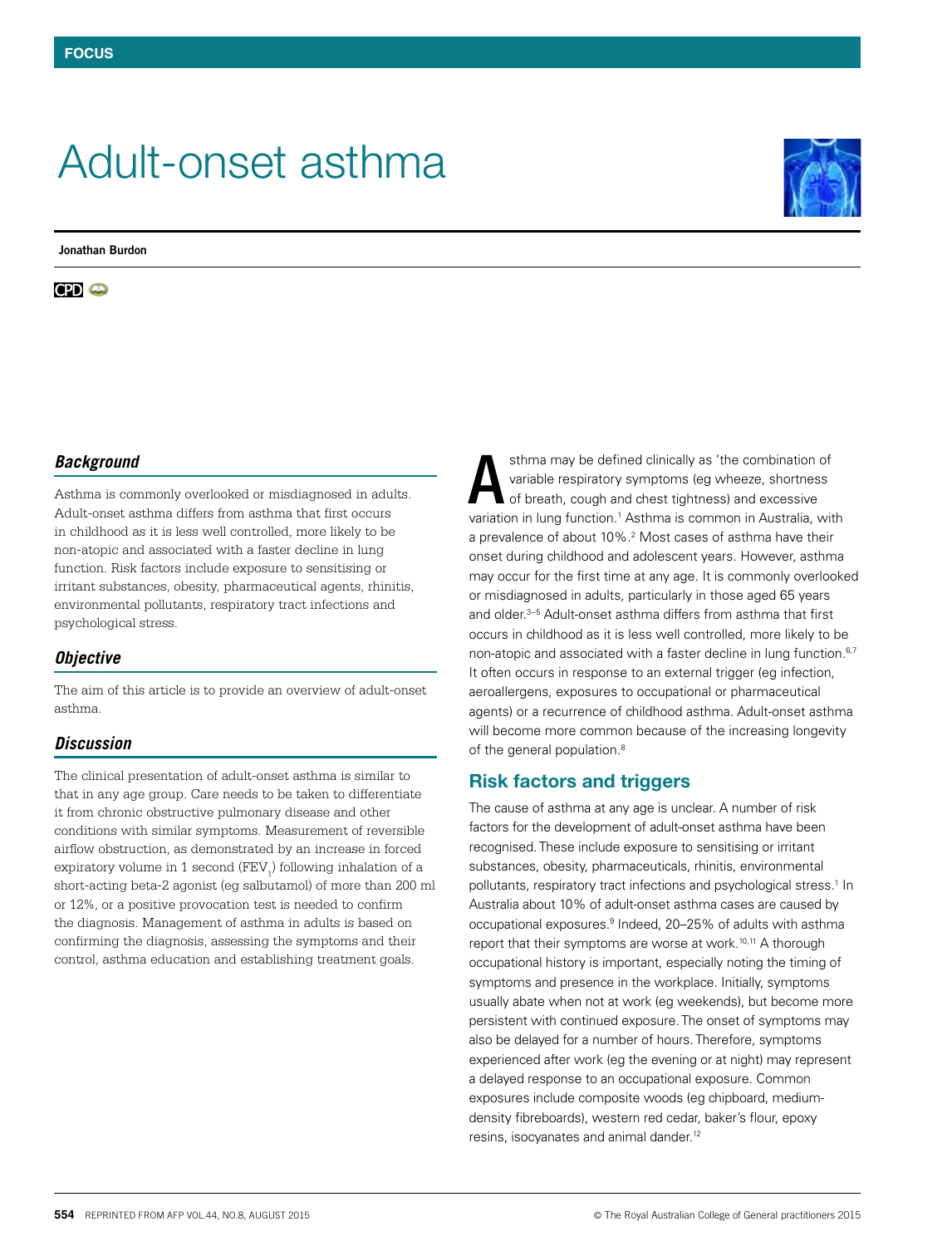Obesity and asthma are common disorders in the Australian community, and the latter has become more prevalent in past 20 years.<sup>2</sup> Obesity is a well-recognised cause of breathlessness, but has also been found to be a risk factor in the development of asthma in adults,<sup>13</sup> especially those with a body mass index (BMI) *≥*30 kg/m2 . 13–15 Aspirin and beta-blocker medications are recognised trigger factors for asthma flare-ups and may unmask an underlying bronchial hyper-responsiveness in some individuals. Beta-blocking eye drops (used in the treatment of glaucoma) may cause wheezing, chest tightness or breathlessness in sensitive individuals.

Rhinitis is a risk factor in the development of asthma in nonatopic and atopic adults.<sup>16–18</sup> However, the role of nasal polyposis and chronic rhinosinus disease is less clear. Environmental pollutants, and active and passive tobacco smoking have long been recognised as trigger factors in people with asthma. It is less well recognised that cigarette smoking is a risk factor for the development of asthma in individuals aged 7-33 years.<sup>18</sup> There is a significant association between lower respiratory tract infections and the occurrence of adult-onset asthma, although its mechanism is unclear.<sup>19</sup> Psychological stress has long been recognised as a trigger factor in asthma and is known to alter inflammatory responses in the airways. Stress has also been shown to have a significant association with the occurrence of asthma and hospitalisation in young adults.<sup>20</sup>

# Clinical aspects – history and physical examination

The clinical presentation of asthma in adults is usually straightforward, and complaints of shortness of breath, cough, wheezing and chest tightness are common.

Coughing in isolation is usually associated with an infection, but the diagnosis of asthma should be considered if it is accompanied by wheezing, particularly at night. Recurrent respiratory tract infection should always raise the possibility of poorly controlled asthma. Breathlessness may be ignored or thought to be due to 'old age'. As with other age groups, exercise-induced asthma needs to be considered in cases of breathlessness on exertion. Shortness of breath on exertion, and complaints of wheezing and coughing in the night should also alert the clinician to the possible alternative diagnosis of ischaemic heart disease, even in the absence of exercise-induced chest pain or discomfort. Enquiries should be made about precipitating and aggravating factors, and any relieving factors (eg use of bronchodilators). A family or past or concurrent history of atopy and a smoking history should be sought.

Asthma that presents for the first time in cigarette smokers with established chronic airflow limitation may be difficult to detect or differentiate from chronic obstructive pulmonary disease (COPD). Other conditions with similar symptoms need to be considered. This includes cardiac disease, pulmonary hypertension, poor cardiopulmonary fitness and other respiratory conditions. Laryngeal disorders (eg vocal cord dysfunction syndrome) should be considered in those who present with normal expiratory spirometry, appear well and who have an upper airway stridor. Symptoms of asthma may be the presenting features in some other conditions. Nocturnal wheeze may be due to gastro-oesophageal reflux, particularly when associated with cough. Churg-Strauss syndrome may present as severe asthma in adults.

In general, asthma is more likely to be the explanation if the presenting symptoms are recurrent or seasonal, worse at night or in the early morning, prompted by recognised triggers and rapidly relieved by short-acting beta-2 agonists. Auscultatory findings of wheezing, unexplained reductions in forced expiratory volume in 1 second (FEV<sub>1</sub>), peripheral blood eosinophilia and/or total immunoglobulin E (IgE) level are supportive in making the diagnosis.1 Objective lung function response to inhaled beta-2 agonists remains the gold standard for diagnosis.

A reduction in symptoms, and an increase in  $\mathsf{FEV}_1$  and peak expiratory flow rate (PEFR) should be expected following standard asthma therapy. Slow responses to appropriate therapy may occur in those with longstanding, poorly managed asthma as a consequence of airway remodelling resulting in a degree of fixed airways obstruction. Slow responses and absence of improvement should prompt a careful review for alternative diagnoses.

# Special investigations

Clinical recognition of asthma requires the objective measurement of reversible airflow obstruction (spirometry), demonstrated by an increase in  $\mathsf{FEV}_{\mathsf{1}}$  of at least 200 ml or ≥12% following inhalation of a short-acting beta-2 agonist (eg salbutamol).1,21 The absence of reversibility does not necessarily disprove the diagnosis *–* in some longstanding cases, reversibility is slow and may only be demonstrated by an improvement in lung function over a period of 3*–*4 weeks on standard asthma treatment. In those cases where spirometry is normal or relatively so, bronchial provocation testing should be considered but should only be performed in recognised pulmonary function laboratories.

Induced sputum eosinophil counts and the measurement of expired nitric oxide are undertaken in some centres. However, these are not recommended in routine clinical practice. Spirometry and PEFR remain the first-line measurements in most cases.22 Chest X-rays or computed tomography (CT) chest scans are not needed, but may sometimes be advisable if an alternative diagnosis is being considered.

# Overview of management

The management of asthma in adults<sup>1</sup> is based initially on confirming the diagnosis, assessing the symptoms and their control, providing asthma education about the underlying nature of the condition and establishing treatment goals.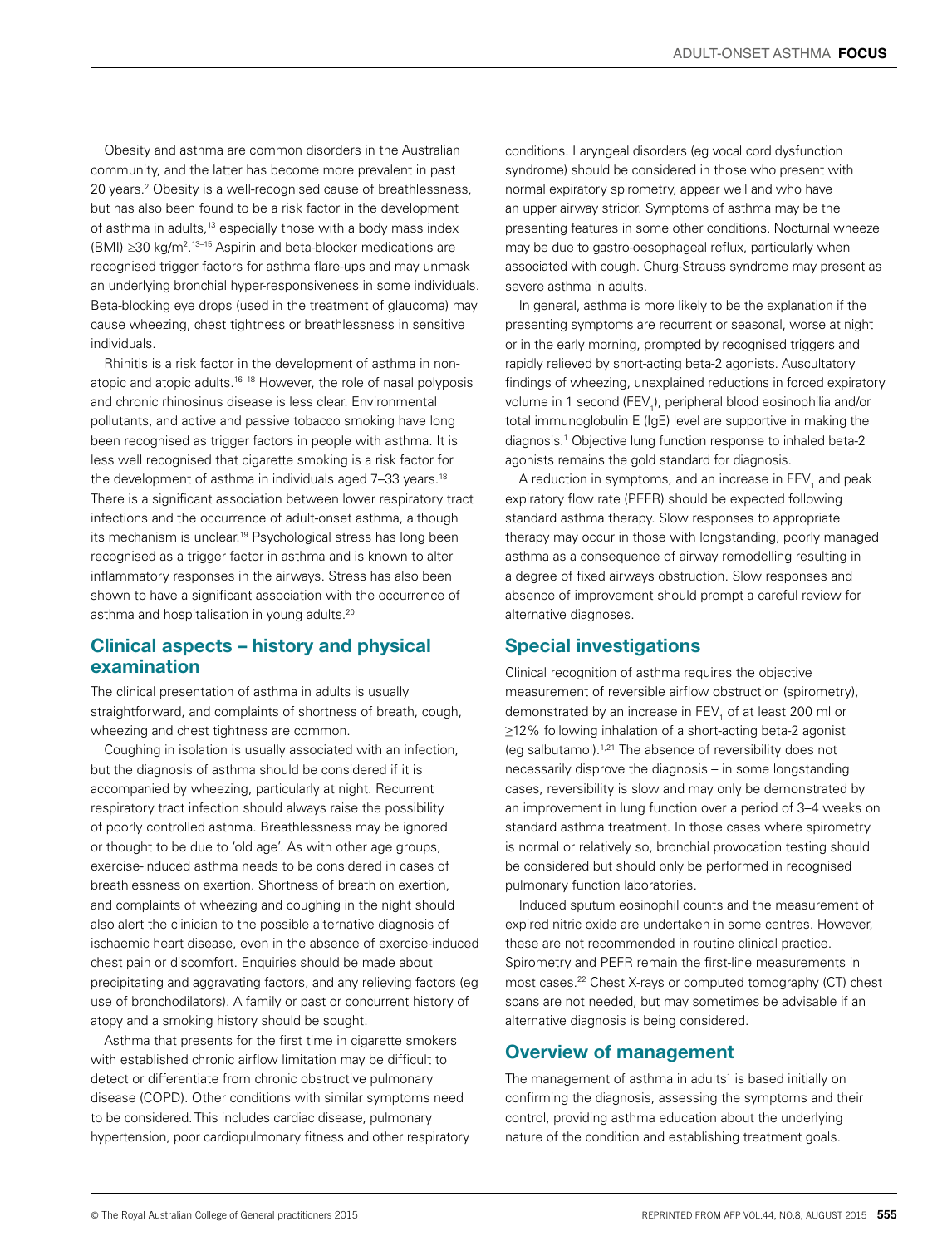Enquiry should always be made about the patient's expectations, and instruction must be given about asthma self-management, including acute severe asthma, and an appropriate written asthma action plan provided.

In cases of newly diagnosed symptomatic asthma, regular use of low-dose, inhaled corticosteroids, supplemented by the use of inhaled short-acting beta-2 agonists when symptomatic, is appropriate. If symptoms are severe at initial presentation, a short period of high-dose, inhaled steroids and/or a short course of oral

steroids may be needed to gain control. Regular review should follow to assess progress. If treatment is effective in achieving good asthma symptom control, then a gradual reduction in dosage should be possible, with the aim of reaching the minimum that controls symptoms. If the asthma is then only partly controlled with low-dose inhaled corticosteroids, stepping up to an inhaled corticosteroid/long-acting beta-2 agonist combination can be considered (*Figure 1*). Ongoing review at appropriate intervals is important to ensure good asthma control.



Before considering stepping up, check symptoms are due to asthma, inhaler technique is correct, and adherence is adequate

Consider stepping up if good control is not achieved.

When asthma is stable and well controlled for 2–3 months, consider stepping down (eq reducing inhaled corticosteroid dose, or stopping long-acting beta-2 agonist if inhaled corticosteroid dose is already low).

#### Figure 1. Stepped approach to adjusting asthma medication in adults

*ICS, inhaled corticosteroid; SABA, short-acting beta-2 agonist; LABA, long-acting beta-2 agonist*

*\*Reliever: short-acting beta-2 agonist (or low-dose budesonide/eformoterol combination for patients using this combination as both maintenance and reliever) § In addition, manage flare-ups with extra treatment when they occur, and manage exercise-related asthma symptoms as indicated*

*† Montelukast can be added to inhaled corticosteroid as an alternative to switching to ICS/LABA, but is less effective*

*Note: PBS status as at April 2015: Montelukast treatment is not subsidised by the PBS for people aged 15 years or over. Special Authority is available for DVA gold card holders, or white card holders with approval for asthma treatments.*

*Reproduced with permission from the the National Asthma Council Australia from the Australian Asthma Handbook v1.1*